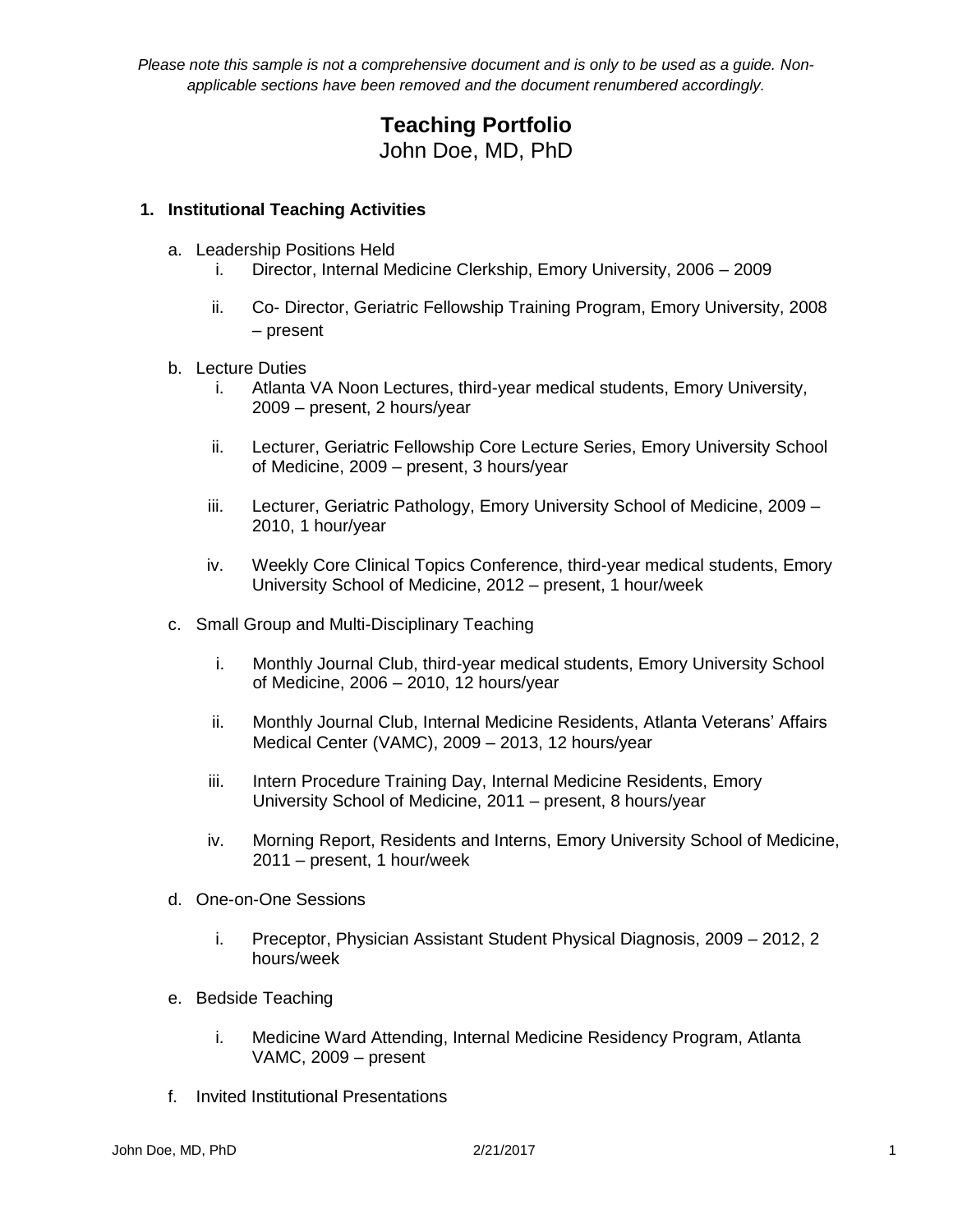- i. "Teaching in the Hospital: Strategies for Success," Grand Rounds, Department of Gynecology and Obstetrics, Emory University School of Medicine, 2008
- ii. "Cardiac Amyloidosis," Cardiology Morbidity and Mortality Conference, Emory University Hospital, 2008
- iii. "Update in Geriatric Medicine," Grand Rounds, Emory Department of Medicine, annually, 2009 – present
- iv. "Geriatric Medicine," Grand Rounds, Atlanta VAMC, annually 2009 present
- g. Supervisory Teaching and Mentoring
	- i. Exam Preparation and Grading

Observed structured clinical examinations for all third-year medical students rotating on the Internal Medicine Clerkship, Emory University, 2005 – 2011

- ii. Thesis or Dissertation Committees
	- 1. Carlo Diaz, Yale University, 2009
	- 2. Jack Doe, Yale University, 2010
	- 3. Sandra Smith, Biomedical Engineering, Emory-Georgia Tech Joint Program, 2010
- iii. Masters, Doctoral, and Postdoctoral Trainees Supervised
	- 1. Katie Thomas, MD, 2005 2008 Assistant Professor, Emory University
	- 2. Adam Green, MD, 2006 2009 Assistant Professor, Duke University
	- 3. John Smith, MD, PhD, 2009 2011 Assistant Professor, Vanderbilt University
- h. Education Committee Memberships
	- i. Member, Residency Advisory Committee, Emory University Department of Medicine, 2006 – 2008
	- ii. Member, Emory University School of Medicine Education Day planning committee, 2007 – present

#### **2. Regional Teaching Activities**

a. Educational Presentations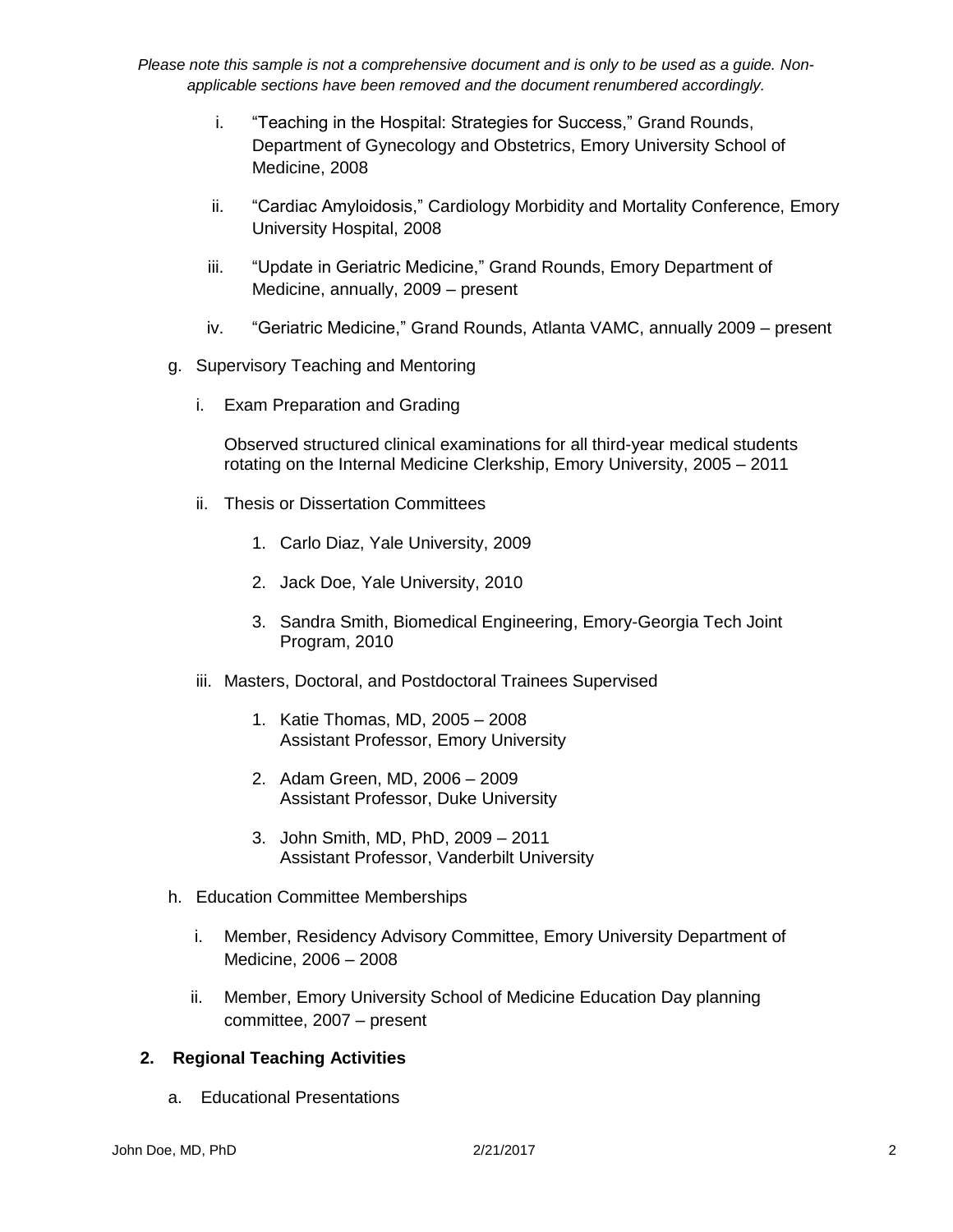- i. "Update in Geriatric Medicine," Gwinnett Medical Center Inpatient Medical Group CME Conference, Lawrenceville, GA, 2009\*, (CME)
- ii. "Update in Geriatric Medicine," 10th Annual Southern Geriatrics Conference, Atlanta, GA, 2009\*
- iii. "Geriatric Pathology Updates," Annual Southern Geriatrics Conference, Atlanta, GA, 2009\*, (CME)
- b. Education Committee Memberships
	- i. Member, Georgia Chapter American College of Physicians, Educational Activities Committee, 2008 – present
	- ii. Member, Southern Group on Educational Affairs, American Association of Medicine Colleges, 2010 – 2015

### **3. National Teaching Activities**

- a. Educational Presentations
	- i. "Diabetic patients with septic shock have a decreased incidence of the acute respiratory distress syndrome (ARDS)," American Geriatric Society Conference, San Francisco, CA; 2010\*
	- ii. "The Importance of Glycemic Control in the Intensive Care Unit," Ochsner Clinic, Visiting Professor, Pulmonary Grand Rounds, New Orleans, LA, 2010\* (CME)
	- iii. "Effects of Sleep Deprivation and the 80-hour Work Week," Houston Critical Care Club, Guest Speaker, Houston, TX, 2013\*
- b. Education Committee Memberships
	- i. Member, National American College of Physicians, Educational Activities Committee, 2010 – present
	- ii. Member, American Geriatrics Society Education Committee, 2012 present
	- iii. Member, Academic Taskforce, Society of General Internal Medicine, 2012 present

#### **4. Teaching/Education Awards**

Emory Department of Medicine Academy of Medical Educators "Teach 12" Award, 2015

Emory Department of Medicine Golden Apple Award, Atlanta VAMC, 2016

#### **5. Public Service/Activities Oriented to Education**

Periodic Health Fairs, Screening, and Health Promotion, Health Counsel Antioch Baptist Church, Atlanta, GA, 2015 – present